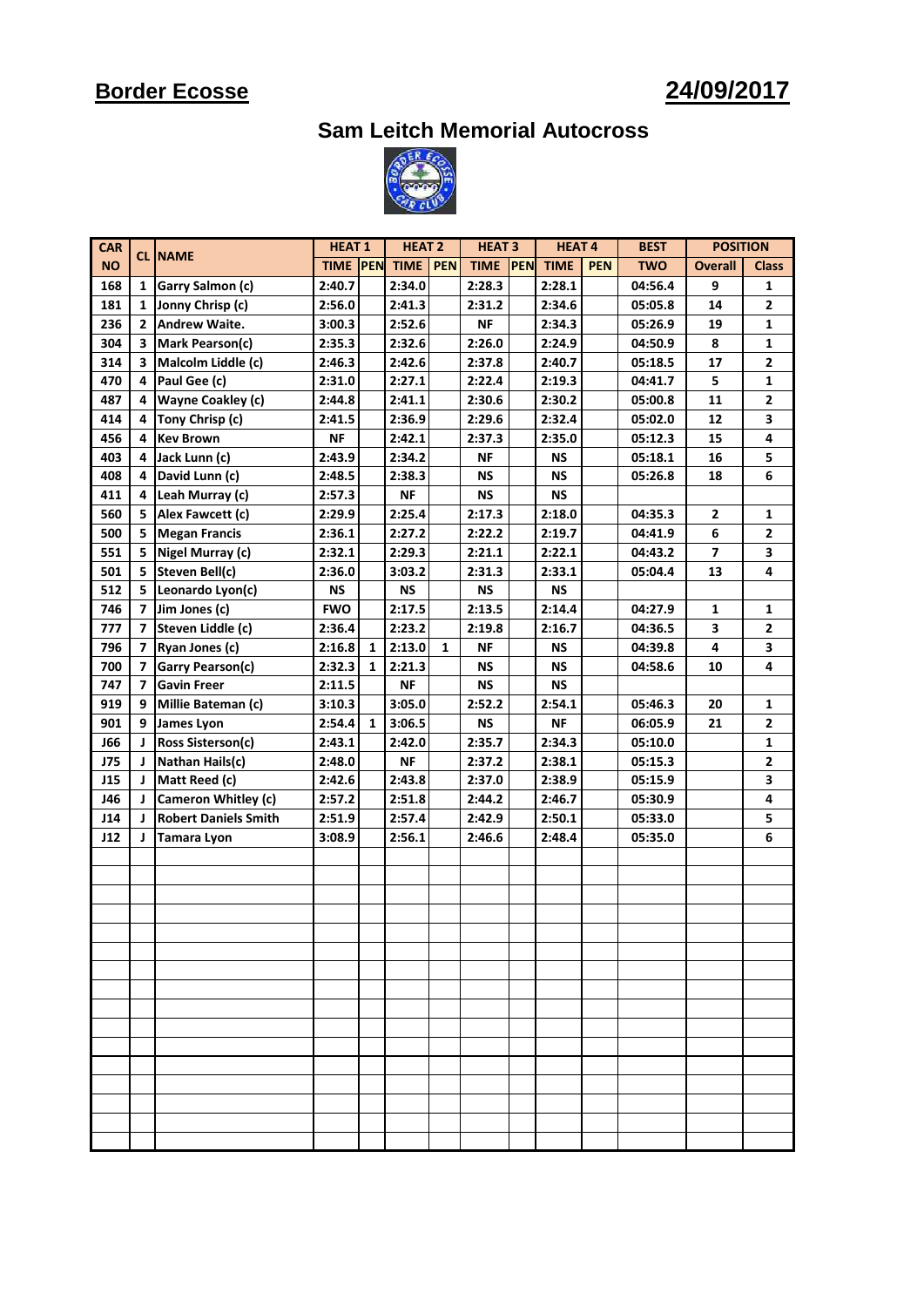#### **Border Ecosse**

**Sam Leitch Memorial Autocross**



| <b>FIRST OVERALL</b>              |     | 746            | Jim Jones (c)            | 02:56.9 |               |                   |
|-----------------------------------|-----|----------------|--------------------------|---------|---------------|-------------------|
| <b>FASTEST TIME OF DAY</b>        |     | 747            | <b>Gavin Freer</b>       | 02:11.5 |               |                   |
|                                   |     |                |                          |         |               |                   |
| <b>Car No</b><br><b>CLASS ONE</b> |     | <b>Class</b>   | <b>Driver</b>            | Best 2  | <b>OA Pos</b> | <b>Class Pos</b>  |
|                                   | 168 | 1              | Garry Salmon (c)         | 04:56.4 | 9             | 1                 |
|                                   | 181 | 1              | Jonny Chrisp (c)         | 05:05.8 | 14            | $\mathbf{2}$      |
|                                   |     |                |                          |         |               |                   |
| <b>CLASS TWO</b>                  |     |                |                          |         |               |                   |
|                                   | 236 | $\mathbf{2}$   | Andrew Waite.            | 05:26.9 | 19            | 1                 |
|                                   |     |                |                          |         |               |                   |
|                                   |     |                |                          |         |               |                   |
| <b>CLASS THREE</b>                |     |                |                          |         |               |                   |
|                                   | 304 | 3              | Mark Pearson(c)          | 04:50.9 | 8             | 1                 |
|                                   | 314 | 3              | Malcolm Liddle (c)       | 05:18.5 | 17            | $\mathbf{2}$      |
|                                   |     |                |                          |         |               |                   |
| <b>CLASS FOUR</b>                 |     |                |                          |         |               |                   |
|                                   | 470 | 4              | Paul Gee (c)             | 04:41.7 | 5             | 1                 |
|                                   | 487 | 4              | <b>Wayne Coakley (c)</b> | 05:00.8 | 11            | 2                 |
|                                   | 414 | 4              | Tony Chrisp (c)          | 05:02.0 | 12            | 3                 |
| <b>CLASS FIVE</b>                 |     |                |                          |         |               |                   |
|                                   | 560 | 5              | Alex Fawcett (c)         | 04:35.3 | $\mathbf{2}$  | 1                 |
|                                   | 500 | 5              | <b>Megan Francis</b>     | 04:41.9 | 6             | 2                 |
|                                   | 551 | 5              | Nigel Murray (c)         | 04:43.2 | 7             | 3                 |
| <b>CLASS SIX</b>                  |     |                |                          |         |               |                   |
|                                   |     |                |                          |         |               |                   |
|                                   |     |                |                          |         |               |                   |
|                                   |     |                |                          |         |               |                   |
| <b>CLASS SEVEN</b>                |     |                |                          |         |               |                   |
|                                   | 746 | $\overline{7}$ | Jim Jones (c)            | 04:27.9 | 1             | 1                 |
|                                   | 777 | 7              | Steven Liddle (c)        | 04:36.5 | 3             | $\mathbf{2}$      |
|                                   | 796 | 7              | Ryan Jones (c)           | 04:39.8 | 4             | 3                 |
| <b>CLASS EIGHT</b>                |     |                |                          |         |               |                   |
|                                   |     |                |                          |         |               |                   |
|                                   |     |                |                          |         |               |                   |
|                                   |     |                |                          |         |               |                   |
| <b>CLASS NINE</b>                 |     |                |                          |         |               |                   |
|                                   |     |                | Millie Bateman (c)       | 05:46.3 |               |                   |
|                                   | 919 | 9<br>9         |                          |         | 20            | 1<br>$\mathbf{2}$ |
|                                   | 901 |                | James Lyon               | 06:05.9 | 21            |                   |
|                                   |     |                |                          |         |               |                   |
| <b>JUNIORS</b>                    |     |                |                          |         |               |                   |
|                                   | J66 | J              | <b>Ross Sisterson(c)</b> | 05:10.0 |               | 1                 |
|                                   | J75 | J              | Nathan Hails(c)          | 05:15.3 |               | $\mathbf 2$       |
|                                   | J15 | J              | Matt Reed (c)            | 05:15.9 |               | $\mathbf{3}$      |